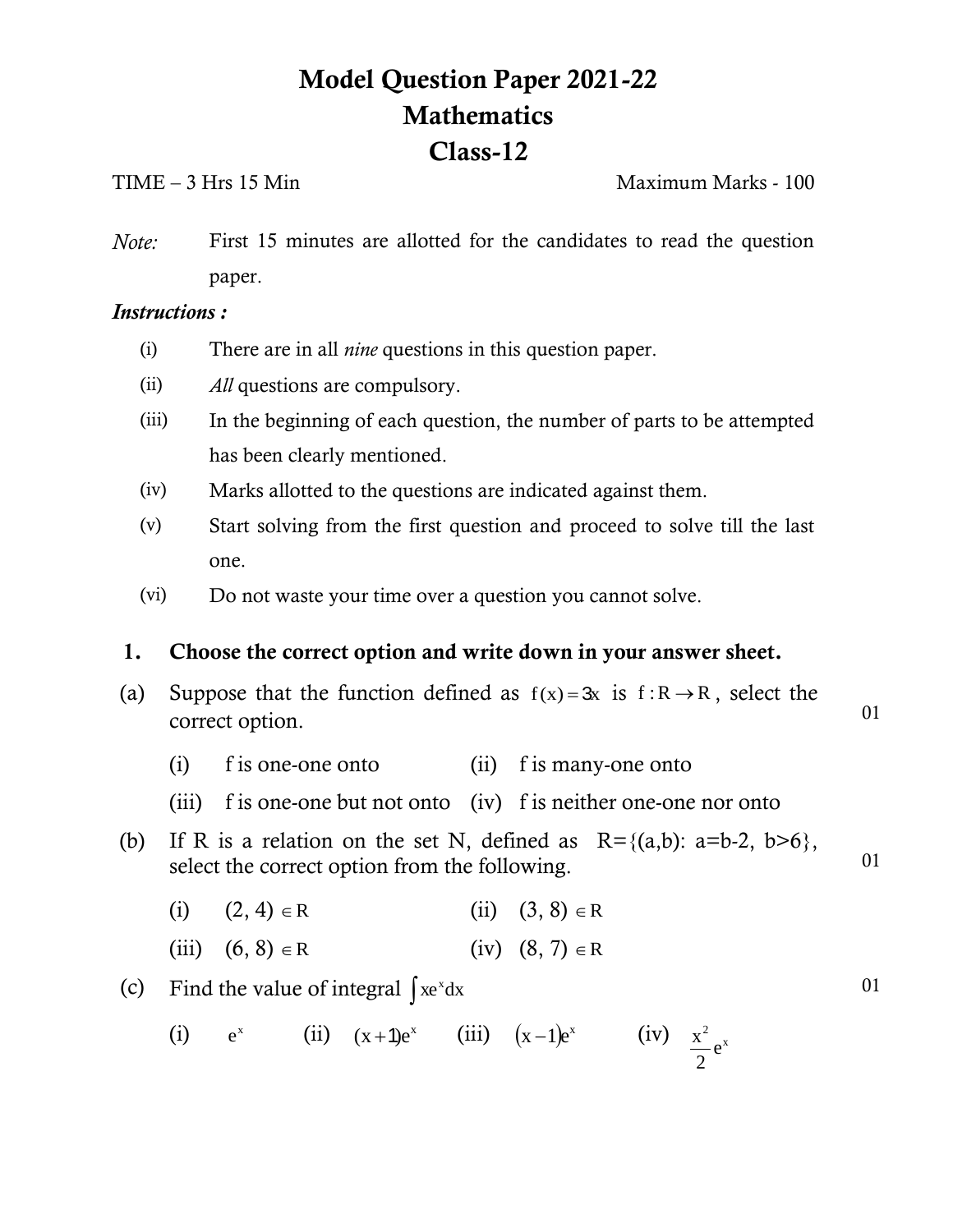(d) Order of the differential equation  $2x^2 \frac{dy}{dx^2} - 3\frac{dy}{dx} + y = 0$  $2\frac{d^2y}{dx^2} - 3\frac{dy}{dx} + y =$ dx dy dx  $x^2 \frac{d^2y}{dx^2} - 3\frac{dy}{dx} + y = 0$  is - 01

(i) 2 (ii) 1 (iii) 0 (iv) not defined

(e) If the vector's  $2\hat{i} + \hat{j} + \hat{k}$  and  $\hat{i} - 4\hat{j} + \lambda \hat{k}$  are mutually perpendicular, then find the value of  $\lambda$  -01 (i) 3 (ii) 2 (iii) 4 (iv) 0

### **2. Attempt all the parts:**

- (a) Find the principal value of Cot<sup>-1</sup>  $\frac{-1}{\sqrt{2}}$ J  $\left(\frac{-1}{\sqrt{2}}\right)$  $\setminus$  $-1$  $\left(-\right)$ 3  $\cot^{-1}\left(\frac{-1}{\sqrt{2}}\right)$ . 01
- (b) Show that the function  $f(x) = |x|$ , is continuous at  $x = 0$ . 01

(c) Find the order and power of the differential equation  
\n
$$
xy\frac{d^2y}{dx^2} + x\left(\frac{dy}{dx}\right)^2 - y\frac{dy}{dx} = 0.
$$

(d) Find the maximum value of  $z = 3x + 4y$  subject to the following constraints  $x + y \le 4$ ,  $x \ge 0$ ,  $y \ge 0$ . 01

(e) If 
$$
P(A) = \frac{7}{13}
$$
,  $P(B) = \frac{9}{13}$  and  $P(A \cap B) = \frac{4}{13}$  then find the value of  $P(A/B)$ .

### **3. Attempts all the parts:**

 $(a)$  $A = \{1,2\}$  and  $B = \{3,4\}$  then find the number of relations between A and B. 02  $\overline{2}$ 

(b) If 
$$
y = A \sin x + B \cos x
$$
 then prove that  $\frac{d^2y}{dx^2} + y = 0$ .

- (c) Find the angle between the vectors  $\hat{i} 2\hat{j} + 3\hat{k}$  and  $3\hat{i} 2\hat{j} + \hat{k}$ . 02
- (d) A problem of mathematics is given to three students. Probabilities of solving the problem by them are  $\mathbf{1}$  $\frac{1}{2}, \frac{1}{3}$ 3 and  $\mathbf{1}$  $\overline{4}$ . If all the three students try their best, then find the probability that problem is solved. 02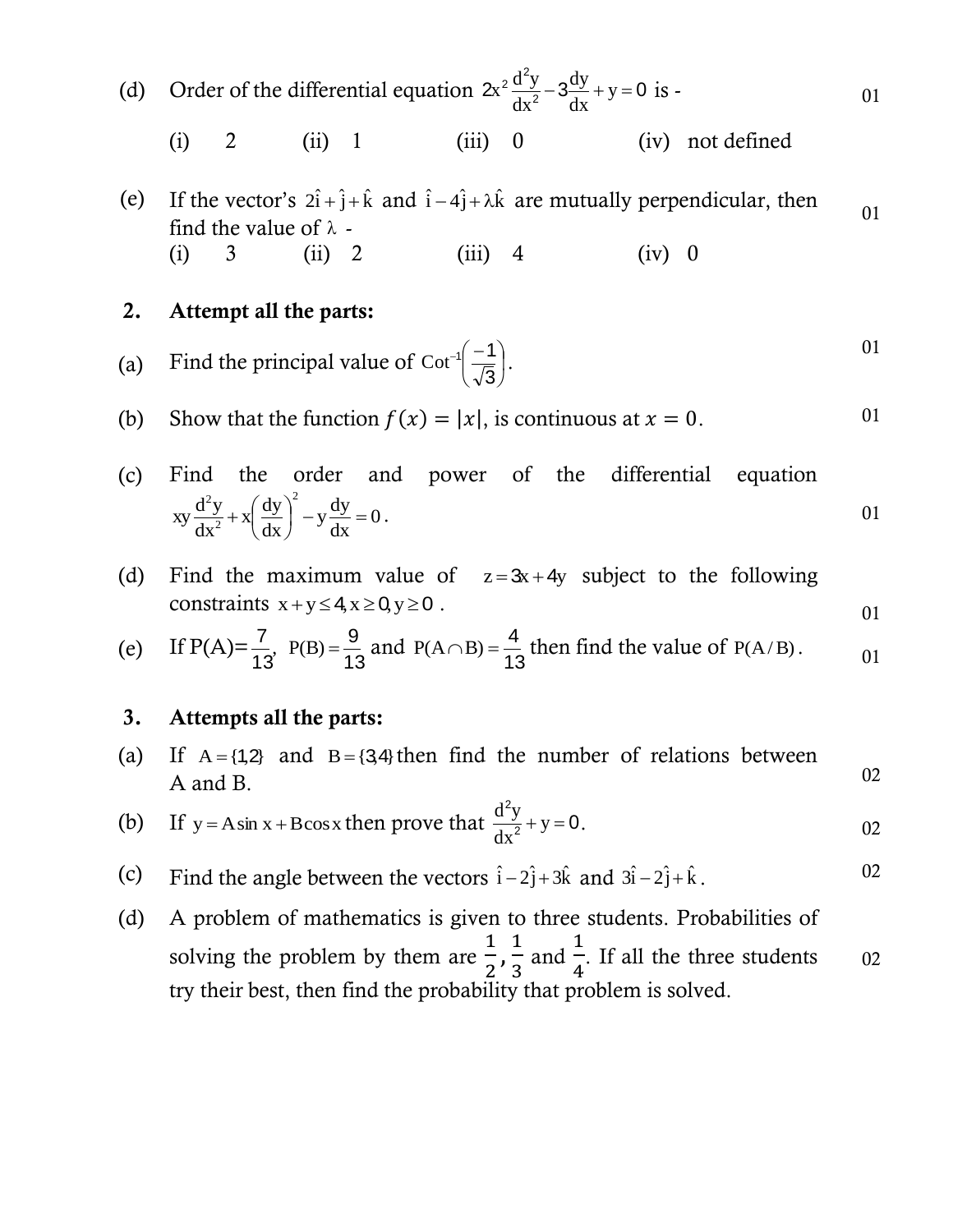## **4. Attempt all the parts.**

- (a) Show that the function defined on R as  $f(x) = 7x 3$  is an increasing function. 02
- (b) Find the unit vector perpendicular to each of vectors  $(\bar{a} + \bar{b})$  and  $(\bar{a} \bar{b})$ where  $\overline{a} = \hat{i} + \hat{j} + \hat{k}$ ,  $\overline{b} = \hat{i} + 2\hat{j} + 3\hat{k}$ . 02
- (c) Find the area of parallelogram whose adjacent sides are given by vectors  $\bar{a} = 3\hat{i} + \hat{j} + 4\hat{k}$  and  $\bar{b} = \hat{i} - \hat{j} + \hat{k}$ . 02
- (d) A and B are two given events where 2  $P(A) = \frac{1}{6},$ 5  $P(A \cup B) = \frac{3}{5}$  and  $P(B) = P$ . Find the value of P if events are mutually exclusive. 02

## **5. Attempt all the parts.**

(a) Prove that the relation R on the set of integers Z is defined as  $R = \{(a, b) : (a-b)$  is divisible by number 2 is an equivalence relation.  $05$  $b+c$  a a

(b) Prove that 
$$
\begin{vmatrix} b & c+a & b \ b & c+a & b \ c & c & a+b \end{vmatrix} = 4abc.
$$

(c) Differentiate the function 
$$
(\sin x)^{\cos x}
$$
 with respect to x.

(d) Find the 
$$
\int_{-\frac{\pi}{4}}^{\frac{\pi}{4}} \text{Sin}^2 x \, dx
$$
.

(e) Find the shortest distance between the lines  $\bar{r} = \hat{i} + 2\hat{j} - 4\hat{k} + \lambda(2\hat{i} + 3\hat{j} + 6\hat{k})$ and  $\vec{r} = 3\hat{i} + 3\hat{j} - 5\hat{k} + \mu(2\hat{i} + 3\hat{j} + 6\hat{k})$ . 05

## **6. Attempt all the parts:**

- (a) Show that the function  $f$ I  $\frac{x_1}{x}$ ,  $\boldsymbol{0}$ is discontinuous at  $x = 0$ .  $0.65$
- (b) Find the area bounded by the parabolas  $y = x^2$  and  $y^2 = x$ . 05
- (c) Find the equation of the plane passing through the intersection of the planes  $\vec{r} \cdot (\hat{i} + \hat{j} + \hat{k}) = 6$  and  $\vec{r} \cdot (2\hat{i} + 3\hat{j} + 4\hat{k}) = -5$  and the point (1, 1, 1). 05